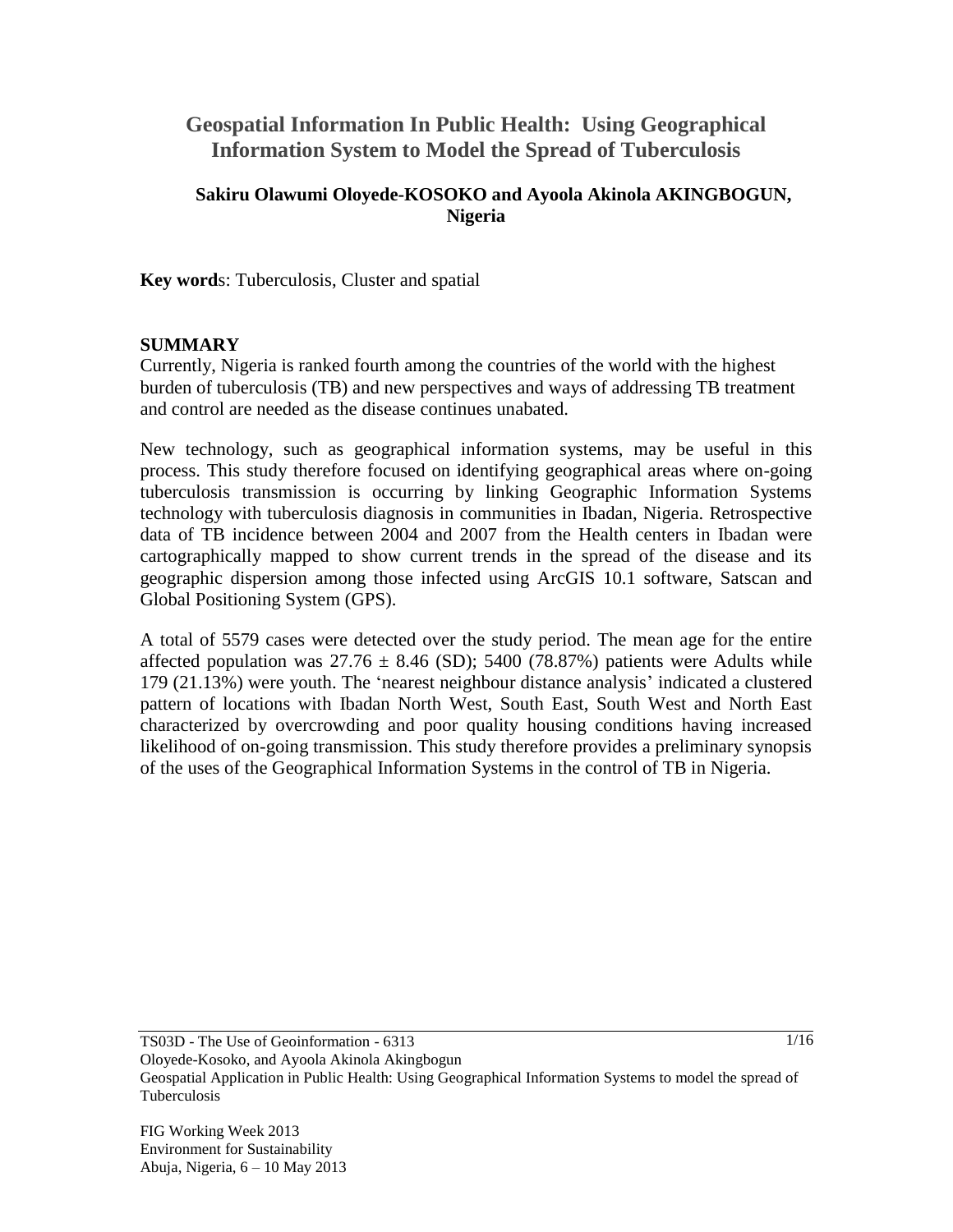# **Geospatial Information In Public Health: Using Geographical Information System to Model the Spread of Tuberculosis**

### **Sakiru Olawumi Oloyede-KOSOKO and Ayoola Akinola AKINGBOGUN, Nigeria**

## **1. INTRODUCTION**

Infectious diseases remain a major cause of death worldwide and also represent an incalculable source of human misery. More than 95% of these deaths occur in developing world (Lolch, *et. al.,* 2003). The three major infectious diseases are human immunodeficiency virus/ acquired immunodeficiency syndrome (HIV/AIDS), tuberculosis and malaria. Tuberculosis is the most frequent cause of death from a single infectious disease in persons aged  $15 - 49$  years, causing a total of  $2 - 3$  million deaths annually (Enarson and Chretien, 1999). Tuberculosis (TB) is humanities greatest killer which is out of control in many parts of the world. The disease is preventable but it has been grossly neglected and no country worldwide is immune to it (Shrestha, *et. al*., 2005). It is still a major health concern worldwide and the disease spreads more easily in overcrowded settings and in the conditions of malnutrition and poverty (Mycal, *et. al.*, 2005). New perspectives and ways of addressing TB treatment and control are needed (Porter *et al.* 1999). These include different ways of implementing the World Health Organization's directly observed therapy short course (DOTS) strategy. The strategy emphasizes the importance of the creation and maintenance of a standard, well-managed health delivery structure through which to develop and maintain TB services. Putting this package into action is proving to be slow and difficult (WHO 1998), and there is a need to find ways of being flexible and creative in implementing the strategy. New technology, such as geographical information systems (GIS), may be useful in this process.

Geographical positioning system (GPS) and GIS certainly provide opportunities to identify problems produce hypotheses and further develop public health strategies for the control of infectious diseases like tuberculosis. So far, GIS has been applied to several communicable diseases, but there has been little work conducted on its uses in tuberculosis control (Beyers, *et. al.* 1996) particularly in Nigeria. Modeling tuberculosis (TB) transmission facilitates the understanding of spatial and temporal patterns of TB infection in a population. New perspectives and ways of addressing TB treatment and control are needed especially in Nigeria, given the increasing incidence of the infection and the fact that the country is ranked fourth in the global burden of the disease. Geographical Information System is a useful tool in disease control worldwide; hence the need for its application in TB control in Nigeria.

Oloyede-Kosoko, and Ayoola Akinola Akingbogun

Geospatial Application in Public Health: Using Geographical Information Systems to model the spread of Tuberculosis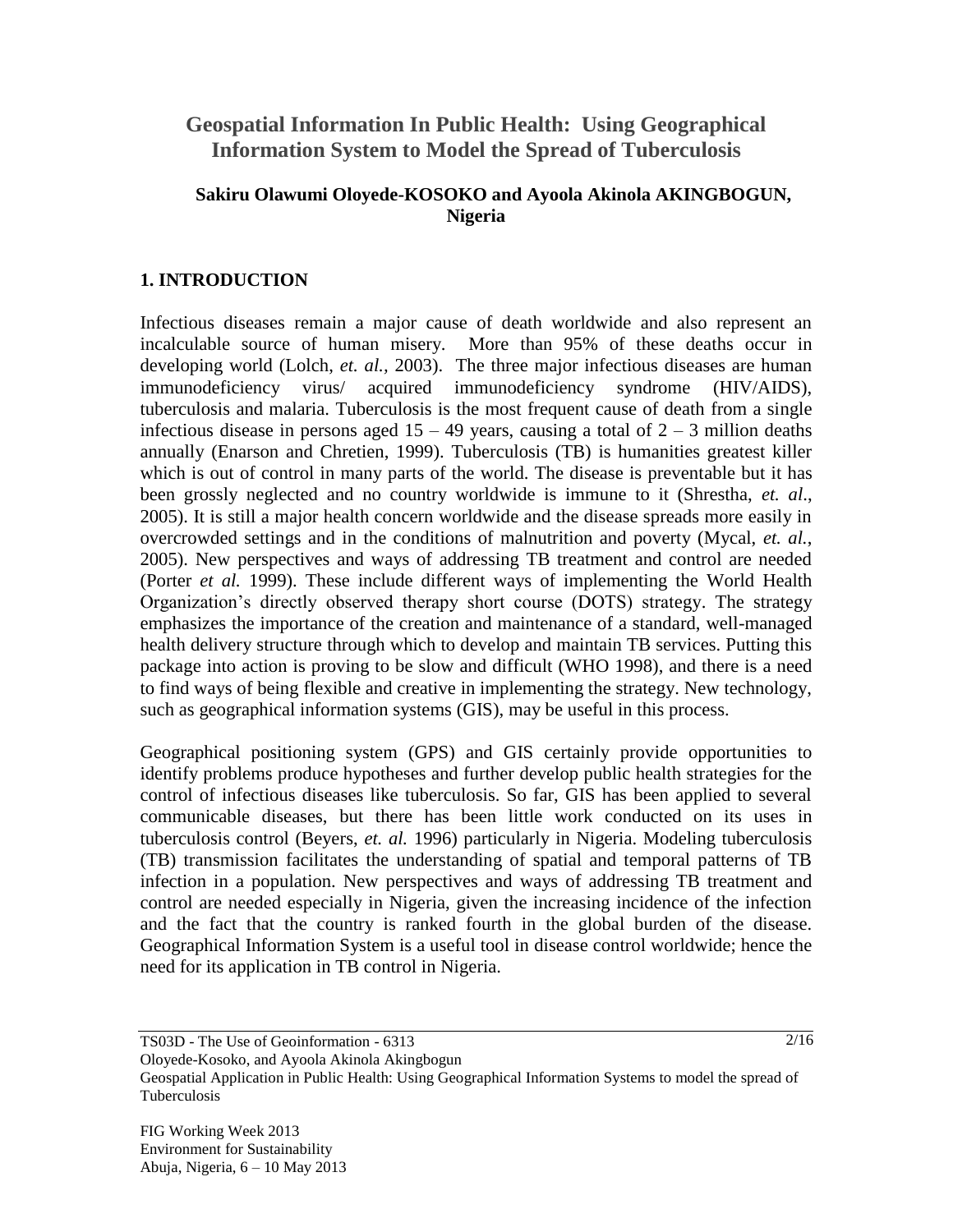

**Figure 1 Map showing the Location of the study area**

#### **1.1 Study Area**

The study covers Ibadan metropolitan city, which is the largest indigenous city in Africa, is the capital of Oyo state. It is made up of eleven local government areas five of which are within the inner city- Ibadan North-West, Ibadan North-East, Ibadan South-East, North Ibadan and Ibadan South-West. The remaining six encompassing local government areas are Akinyele, Lagelu, Egbeda, Ona-Ara, Oluyole and Iddo local government areas. Ibadan lies at latitude 7 ˚23' N and Longitude 3˚ 56'E. It is located at the transition zone between the forest and grassland areas of the country. The population of central Ibadan which is made of by the five Local Government Areas is 1,338,659 according to census result of 2006 covering an area of 128 square kilometer.

### **2. MATERIALS AND METHOD**

Retrospective data of TB incidence between 2004 and 2007 from Jericho Chest Clinic, Ibadan were cartographically mapped to show current trends in the spread of the disease and its geographic dispersion among those infected in Ibadan North-West, Ibadan North-East, Ibadan South-East, Ibadan North and Ibadan South-West using ArcGIS 9.2 software and global positioning system (GPS), The database included names, age, gender, and addresses of the affected patients over the study period. Some data were eliminated either because of vague descriptions of location or because they could not be confirmed. The Latitude/Longitude coordinates of house and street data were determined by using the GPS (Global Positioning System) and Social survey. The database was converted into map layers within ArcGIS (Environmental Systems Research Institute, Redlands, CA, USA). A basic boundary map served as the base map and other features were generated from the satellite imagery.

TS03D - The Use of Geoinformation - 6313

Oloyede-Kosoko, and Ayoola Akinola Akingbogun

Geospatial Application in Public Health: Using Geographical Information Systems to model the spread of Tuberculosis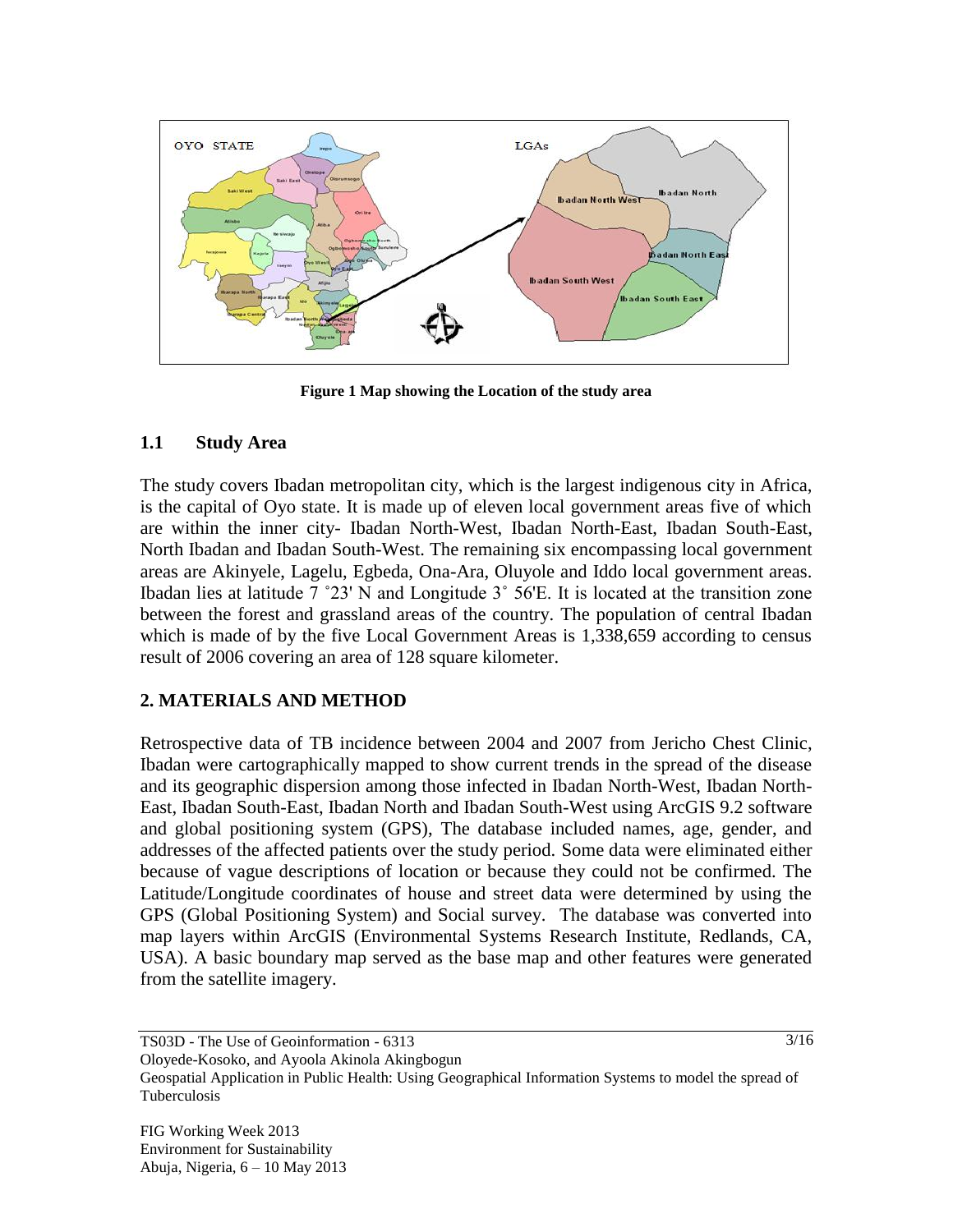Over the years, population and development of land in Ibadan have increased. As surrounding urban centers grow, proliferation into neighboring communities has become apparent and congested. New residents create need for the development of land for housing, schools, parks, and place significant strains on existing land cover and available natural resources. In order to monitor the spread in the city, a population percent change analysis was performed to determine the extent of land cover change over time.(Figure 3) A GIS analysis using a programme in ArcGIS 9.2 was performed to measure the distance between infected location and nearby points on the map. The degree of clustering of TB locations was assessed using the Average nearest neighbour distance method and yearly pattern differences were investigated. As previously mentioned, to reduce the size of the number of Tuberculosis Infection Locations analyzed. A subset of the study area was chosen; the 500x500m quadrangle. This area was chosen because most of the Tuberculosis Infection Locations for the study occurred in this area. The quadrangle was divided into 780 quadrants of 500 by 500 meters. This size was chosen because it encompassed a sufficient number of points for the analysis. Quadrants less than 500x500 meters combined too few points together in one quadrant, and a quadrant size of 1000 by 1000 meters, combined too many locations within one quadrant. All locations within this quadrangle were included in the analyses. Average nearest neighbor distance analysis was used to detect spatial point pattern.



**Figure 2 Showing spatial relationships between infected and non-infected points, Ibadan (2004-2007)**

TS03D - The Use of Geoinformation - 6313 Oloyede-Kosoko, and Ayoola Akinola Akingbogun Geospatial Application in Public Health: Using Geographical Information Systems to model the spread of Tuberculosis

FIG Working Week 2013 Environment for Sustainability Abuja, Nigeria, 6 – 10 May 2013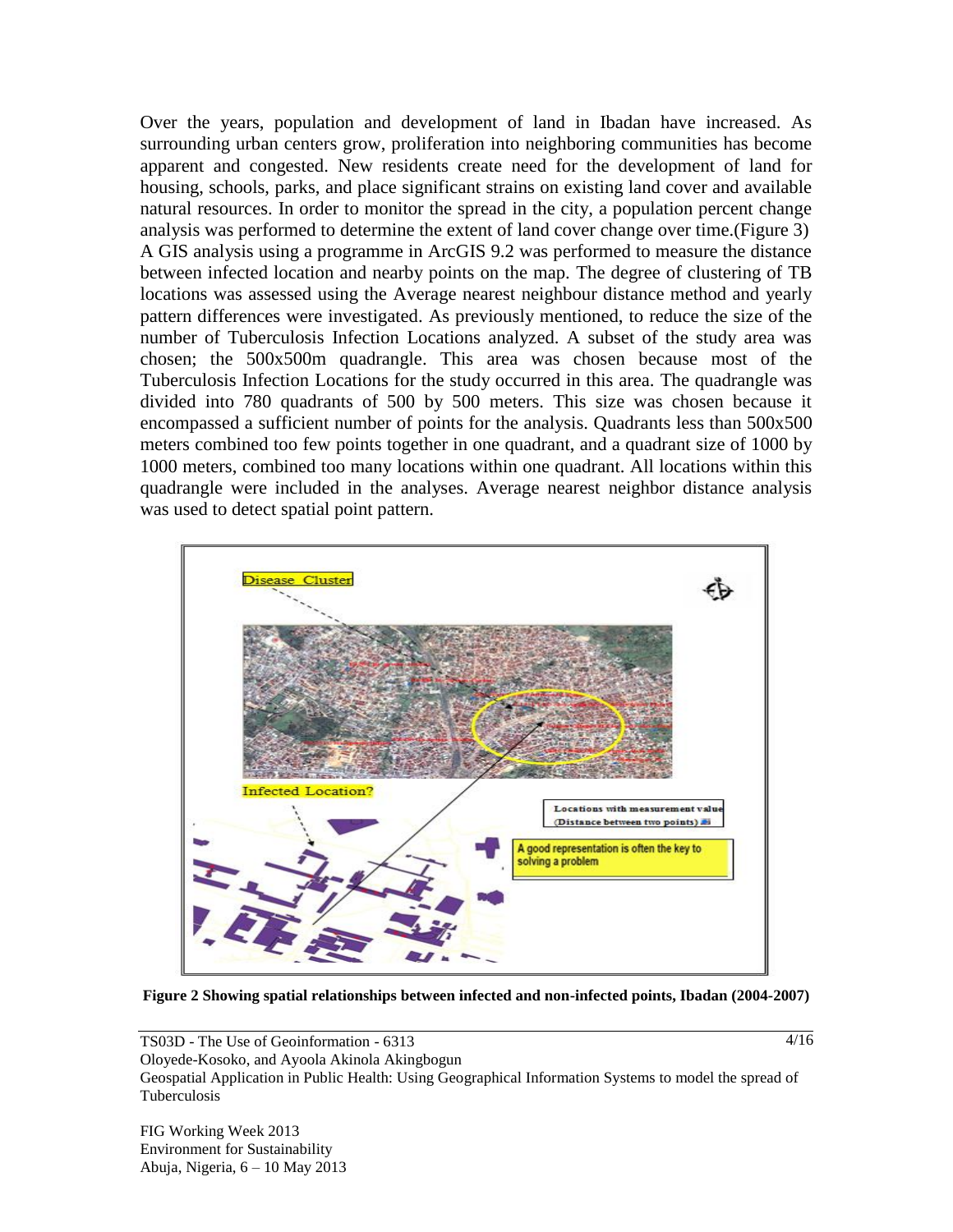

**Figure 3 The quadrangle, showing the Tuberculosis Locations in the eleven Local Government area of Ibadan**



**Figure 4 The quadrangle, showing the subset of Tuberculosis Locations of five Local Government areas**

TS03D - The Use of Geoinformation - 6313 Oloyede-Kosoko, and Ayoola Akinola Akingbogun Geospatial Application in Public Health: Using Geographical Information Systems to model the spread of Tuberculosis

FIG Working Week 2013 Environment for Sustainability Abuja, Nigeria, 6 – 10 May 2013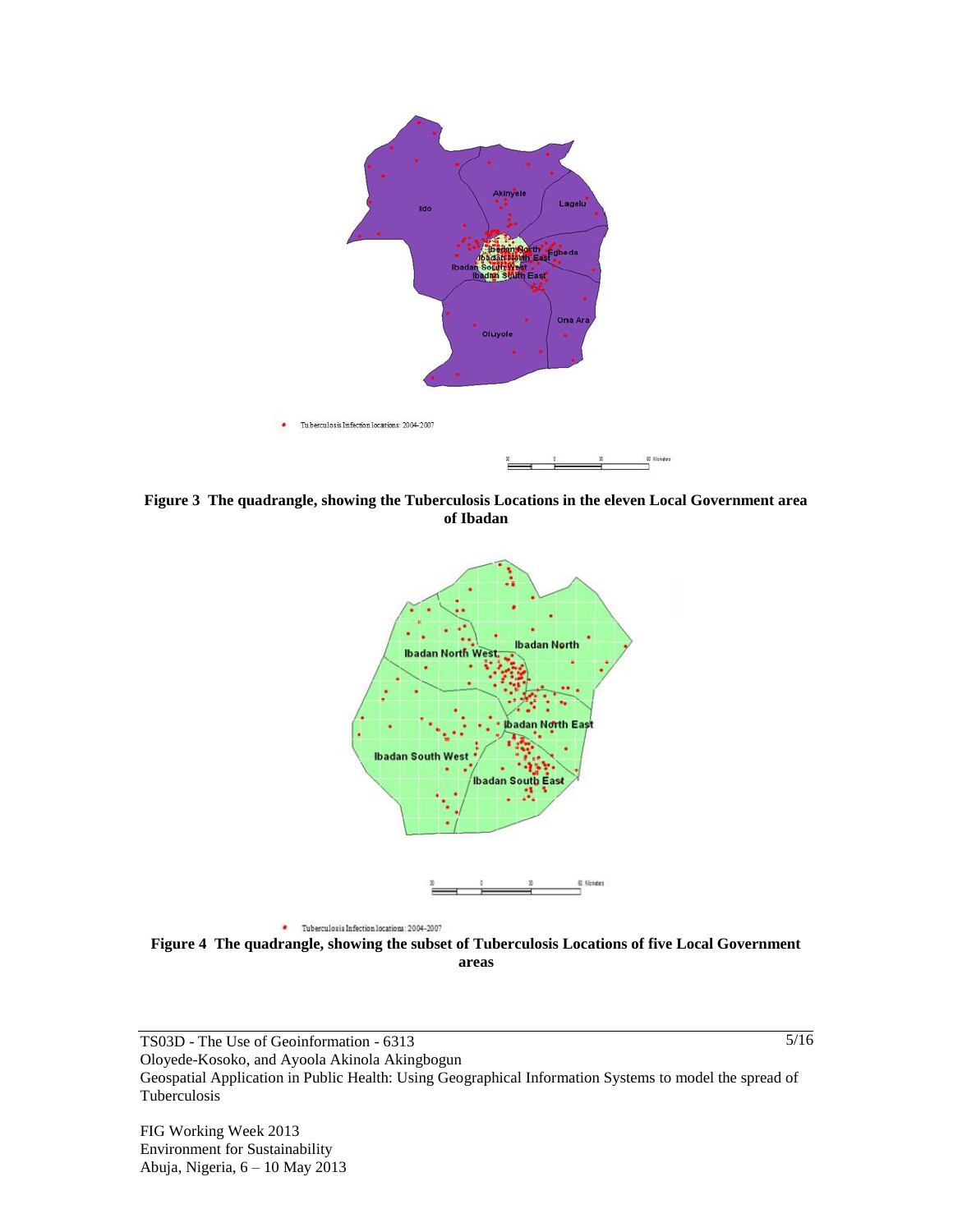

**Figure 5 Average Nearest Neighbor Distance showing the distributional pattern of spread of TB in 2004, 2005, 2006 and 2007**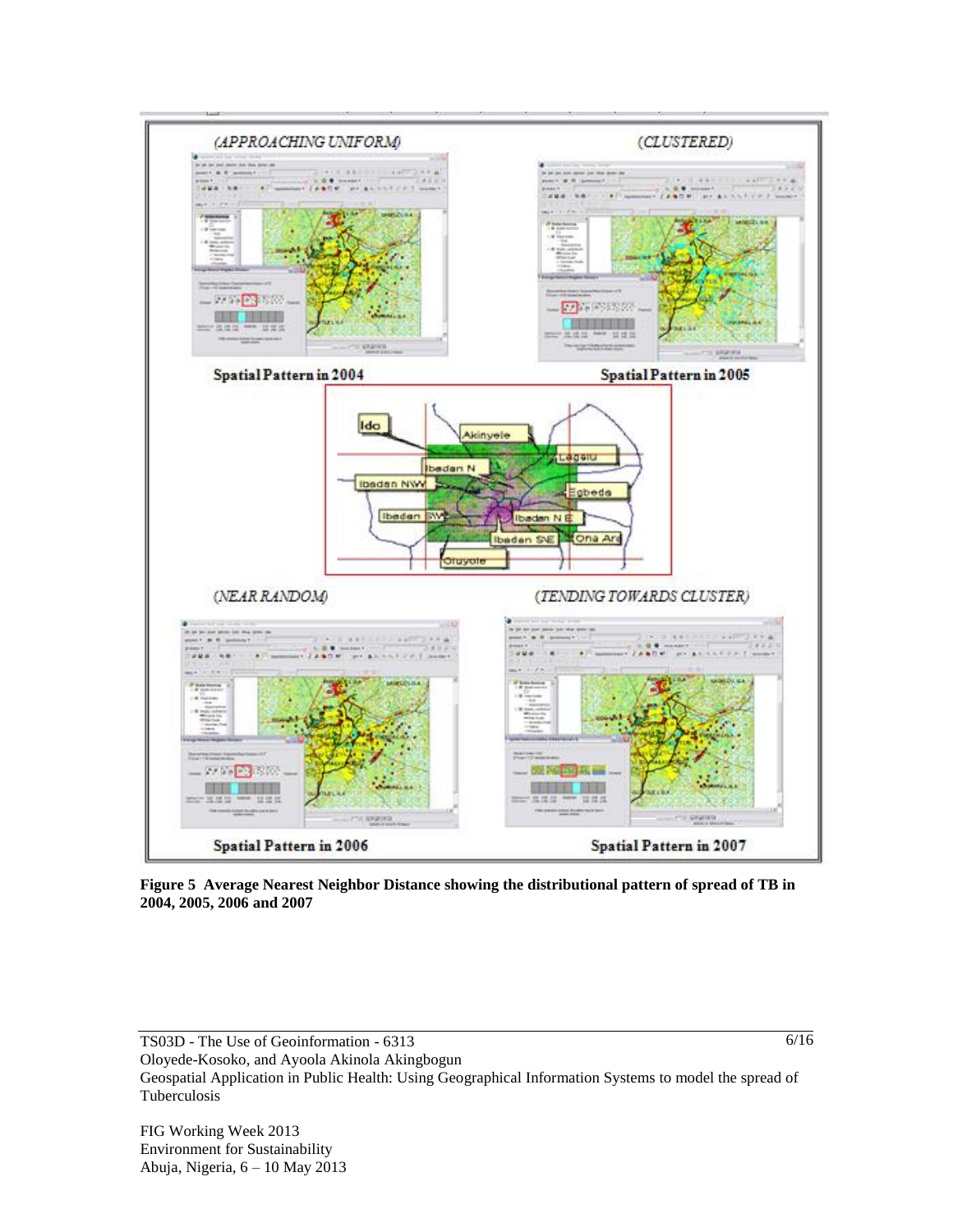

#### **Figure 6 Spatial distribution of tuberculosis infection into low, medium and high zones**

**Table 1:** Showing the number of confirmed cases of Tuberculosis in Ibadan

| <b>YEAR</b> | <b>POPULATION</b> | $\alpha$ and<br>AЭLЭ |
|-------------|-------------------|----------------------|
|             |                   |                      |

TS03D - The Use of Geoinformation - 6313

Oloyede-Kosoko, and Ayoola Akinola Akingbogun

Geospatial Application in Public Health: Using Geographical Information Systems to model the spread of Tuberculosis

FIG Working Week 2013 Environment for Sustainability Abuja, Nigeria, 6 – 10 May 2013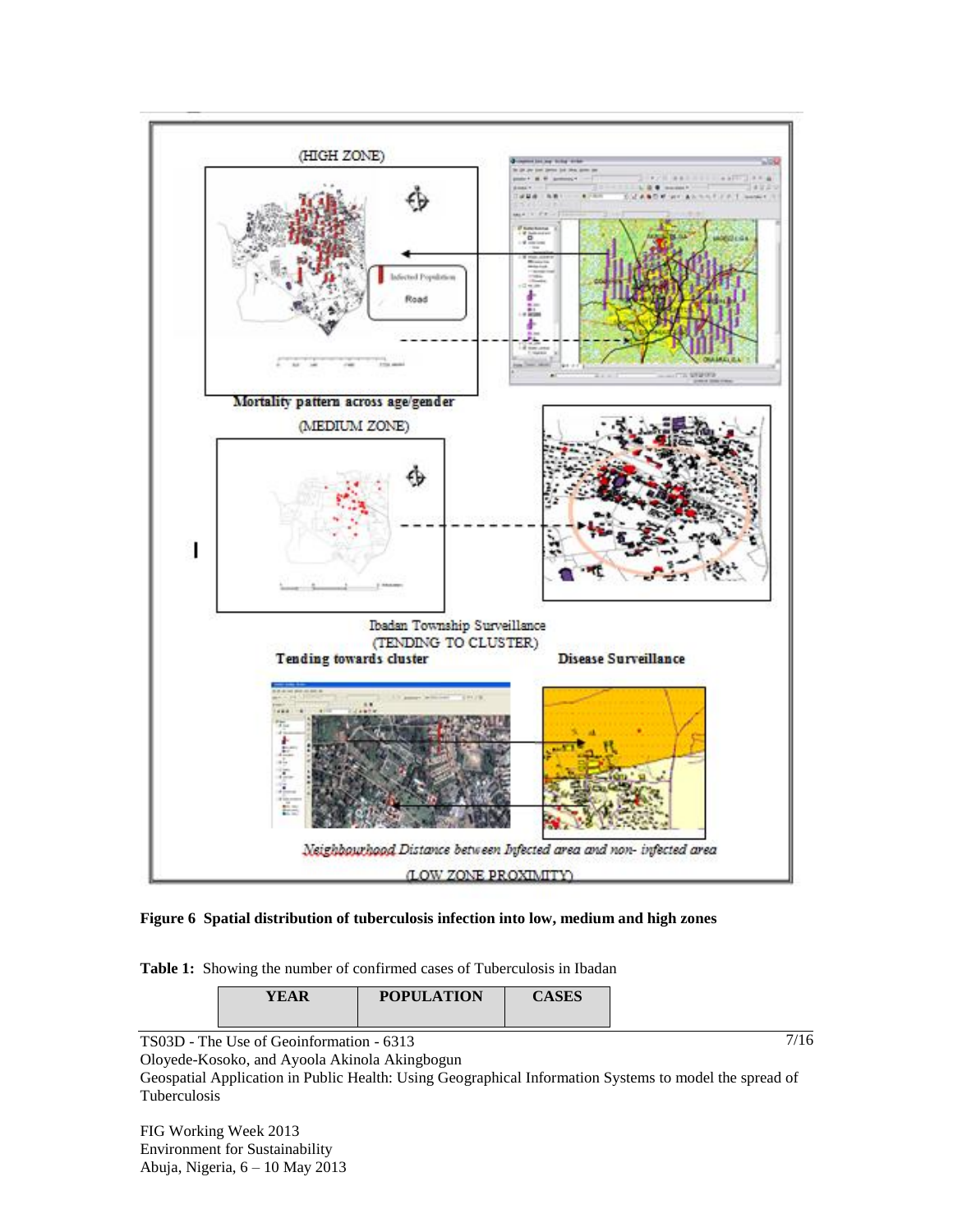| 1996-2004 | 1,694,961 | 12,217 |
|-----------|-----------|--------|
| 2004-2007 | 5,084,791 | 17,448 |

 **Source**: Jericho Chest Clinic, Ibadan.

 **Table 2:** Showing the number of affected people in 2004-2007 in the five local govt areas.

| <b>LGA</b>   | 2004           | 2005 | 2006 | 2007 |
|--------------|----------------|------|------|------|
| South - East | 114            | 212  | 155  | 217  |
| North-West   | 174            | 188  | 163  | 292  |
| South-West   | 169            | 154  | 195  | 185  |
|              |                |      |      |      |
| North-East   | 153            | 163  | 170  | 178  |
|              |                |      |      |      |
| North        | 54             | 76   | 88   | 96   |
| ۰.<br>- - -  | $\sim$<br>---- | $-1$ |      |      |

 **Source**: Jericho Chest Clinic, Ibadan.

**Table 3**: Nearest neighbor Index of the five local govt areas

| Local  | <b>TB</b> Infection | <b>Nearest</b>           | <b>Nearest</b> | $(\text{mean})$ X- | $(mean)Y-$ |
|--------|---------------------|--------------------------|----------------|--------------------|------------|
| Govt.  | record(Houses)      | <b>Neighbour(Houses)</b> | Distance(m)    | Coordinate         | Coordinate |
| South- | 1155                | 174                      | 712.076        | 3.3544             | 7.6643     |
| East   |                     |                          |                |                    |            |
| North- | 2614                | 824                      | 656.662        | 3.6343             | 7.6432     |
| West   |                     |                          |                |                    |            |
| South- | 1437                | 448                      | 527.885        | 3.3419             | 7.6734     |
| West   |                     |                          |                |                    |            |
| North- | 261                 | 75                       | 456.494        | 3.6111             | 7.5912     |
| East   |                     |                          |                |                    |            |
| North  | 83                  | 20                       | 738.983        | 3.3431             | 7.6553     |

**Source**: Base map features were generated from Quick bird satellite imagery (0.6m resolution).

**Table 4:** Spatial distribution parameters of the five local govt areas

|     | <b>Population</b> | <b>Nearest</b>  | <b>Pattern</b> |
|-----|-------------------|-----------------|----------------|
| LGA | density           | <b>Neighbor</b> |                |
|     |                   | <b>Index</b>    |                |
|     |                   |                 |                |

TS03D - The Use of Geoinformation - 6313

Oloyede-Kosoko, and Ayoola Akinola Akingbogun

Geospatial Application in Public Health: Using Geographical Information Systems to model the spread of Tuberculosis

FIG Working Week 2013 Environment for Sustainability Abuja, Nigeria, 6 – 10 May 2013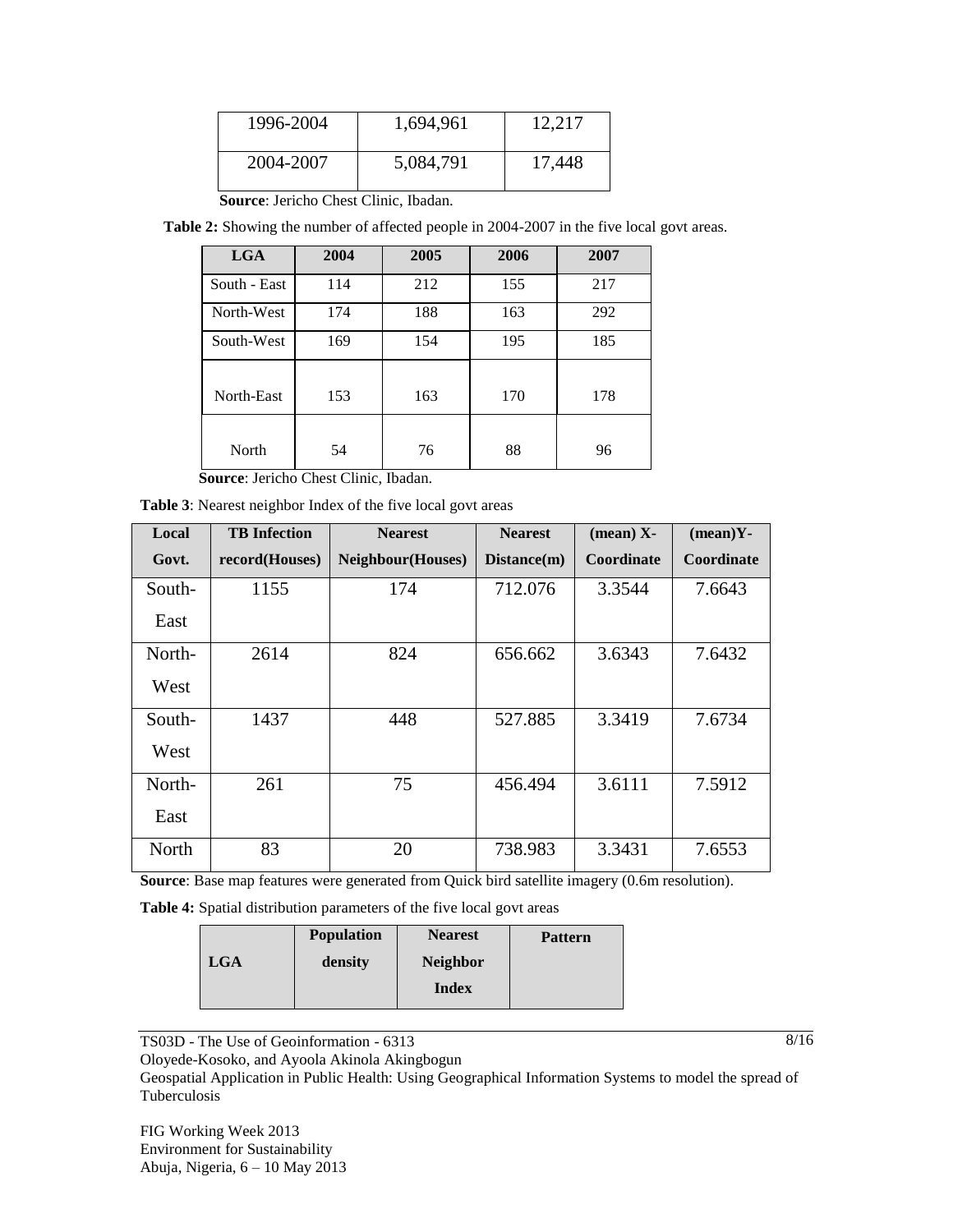| South-East   | 11299 | 0.674  | Near cluster |
|--------------|-------|--------|--------------|
| North - East | 5317  | 0.533  | Clustered    |
| South-East   | 11299 | 0.674  | Near cluster |
| South-West   | 7013  | 0.722  | Tending to   |
|              |       |        | cluster      |
| North - East | 18614 | 1.1236 | Near random  |
| North        | 652   | 1.367  | Approaching  |
|              |       |        | uniform      |

**Table 5:** Distance between TB infected area and non-infected area (m) in Ibadan North- East Local Government area.

| Distance between TB    | Nearest points to the infected areas  |         | <b>Total</b> |    |
|------------------------|---------------------------------------|---------|--------------|----|
| infected area and non- | in Ibadan North-East                  |         |              |    |
| infected area (m)      |                                       |         |              |    |
|                        | <i>Institution/Schools Commercial</i> |         | Residential  |    |
|                        |                                       | centers | quarters     |    |
| 100-300                | 14                                    | 23      | 75           | 65 |
| 300-500                | 25                                    | 47      | 92           | 44 |
|                        |                                       |         |              |    |

**Table 6:** Distance between TB infected area and non-infected area (m) in Ibadan South- East Local Government area.

| Distance between TB    | Nearest points to the infected areas  | <b>Total</b> |             |     |
|------------------------|---------------------------------------|--------------|-------------|-----|
| infected area and non- | in Ibadan South-East                  |              |             |     |
| infected area (m)      |                                       |              |             |     |
|                        | <i>Institution/Schools Commercial</i> |              | Residential |     |
|                        |                                       | centers      | quarters    |     |
| 100-300                | 13                                    | 38           | 47          | 98  |
| 300-500                | 18                                    | 72           | 85          | 175 |
|                        |                                       |              |             |     |

**Table 7:** Distance between TB infected area and non-infected area (m) in Ibadan North- West Local Government area.

Oloyede-Kosoko, and Ayoola Akinola Akingbogun

Geospatial Application in Public Health: Using Geographical Information Systems to model the spread of Tuberculosis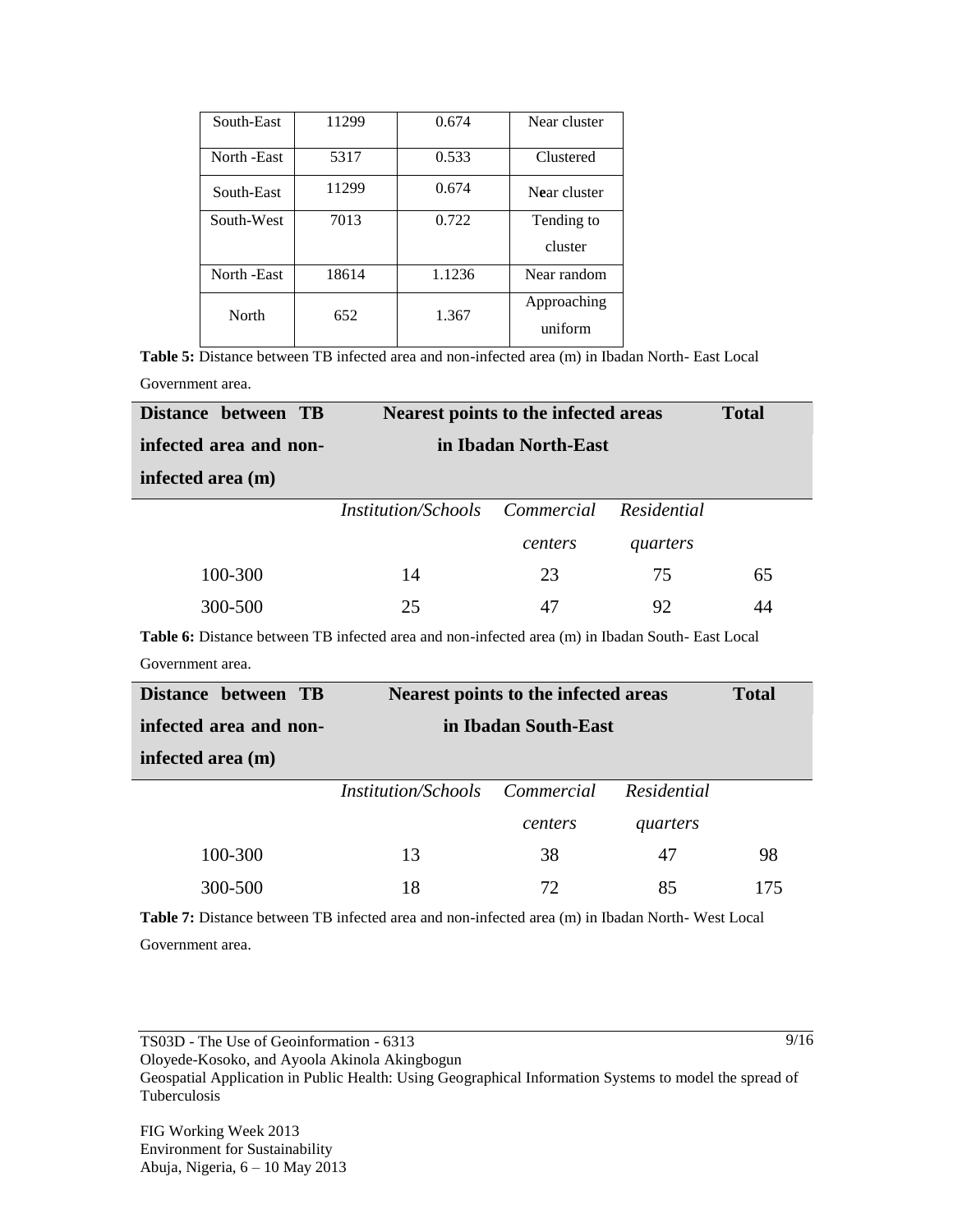| Distance between TB    | Nearest points to the infected areas  |         |             | <b>Total</b> |
|------------------------|---------------------------------------|---------|-------------|--------------|
| infected area and non- | in Ibadan North-West                  |         |             |              |
| infected area (m)      |                                       |         |             |              |
|                        | <i>Institution/Schools Commercial</i> |         | Residential |              |
|                        |                                       | centers | quarters    |              |
| 100-300                | 8                                     | 44      | 158         | 210          |
| 300-500                | 12                                    | 60      | 183         | 215          |

**Table 8:** Distance between TB infected area and non-infected area (m) in Ibadan South- West Local Government area.

| Distance between TB    | Nearest points to the infected areas |                      | <b>Total</b> |     |
|------------------------|--------------------------------------|----------------------|--------------|-----|
| infected area and non- |                                      | in Ibadan South-West |              |     |
| infected area (m)      |                                      |                      |              |     |
|                        | <i>Institution/Sc</i>                | Commercial           | Residential  |     |
|                        | hools                                | centers              | quarters     |     |
| 100-300                | 4                                    | 82                   | 98           | 184 |
| 300-500                | 10                                   | 90                   | 80           | 180 |

**Table 9:** Distance between TB infected area and non-infected area (m) in Ibadan North Local Government

| <b>Distance between TB</b> | Nearest points to the infected areas |            |                      | <b>Total</b> |
|----------------------------|--------------------------------------|------------|----------------------|--------------|
| infected area and non-     | in Ibadan North                      |            |                      |              |
| infected area (m)          |                                      |            |                      |              |
|                            | <i>Institution</i>                   | Commercial | Residential quarters |              |
|                            | /Schools                             | centers    |                      |              |
| 100-300                    | 11                                   | 9          | 34                   | 54           |
| 300-500                    | 19                                   | 30         | 25                   | 74           |

Table 10: Average movement of patients to and from Home, market and farm

Figures in parenthesis represent Standard Deviation (S.D.)

TS03D - The Use of Geoinformation - 6313

Oloyede-Kosoko, and Ayoola Akinola Akingbogun

Geospatial Application in Public Health: Using Geographical Information Systems to model the spread of Tuberculosis

FIG Working Week 2013 Environment for Sustainability Abuja, Nigeria, 6 – 10 May 2013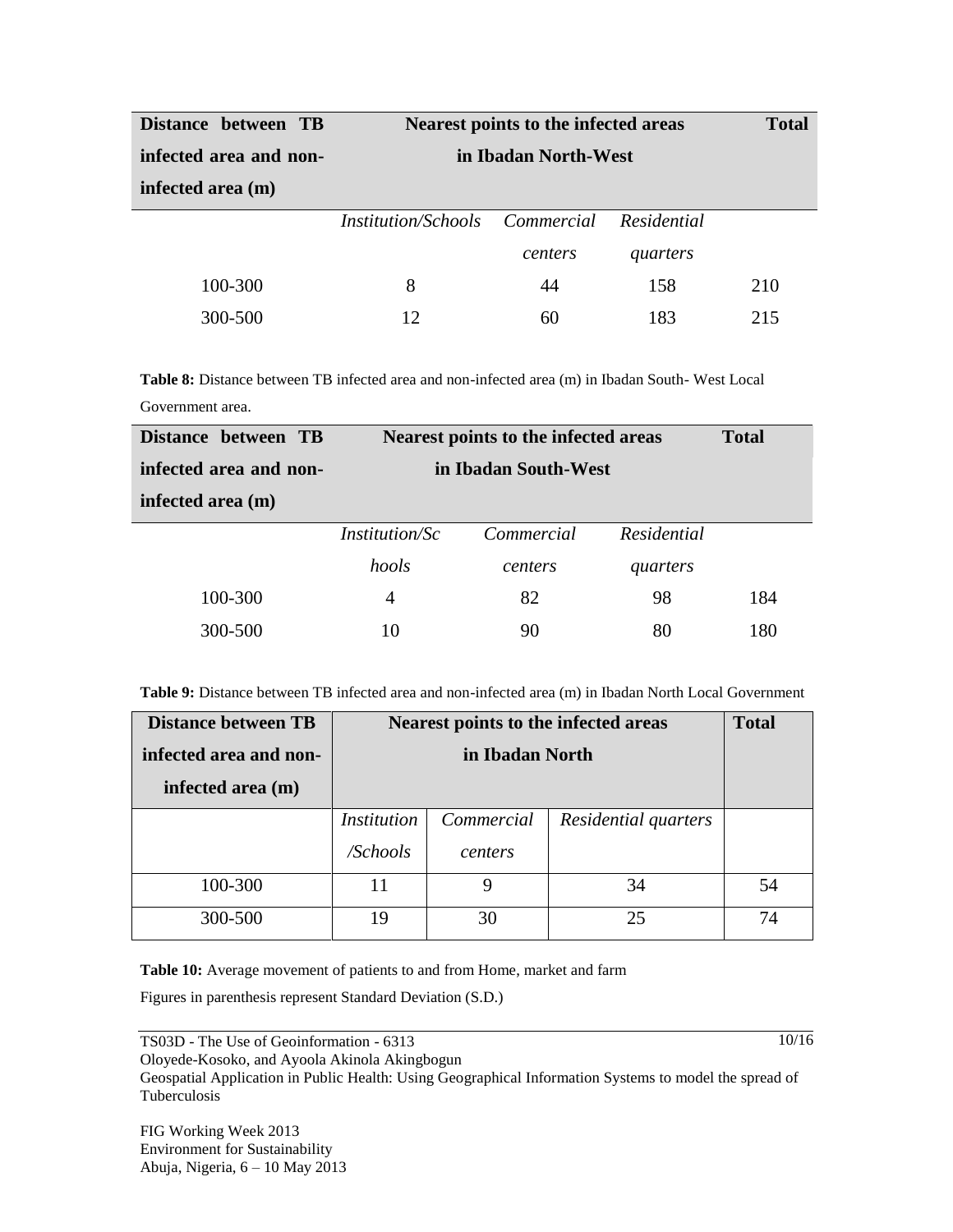| <b>Direction of</b> |                | <b>Purpose</b> | <b>Distance</b> | <b>Frequency in</b> |
|---------------------|----------------|----------------|-----------------|---------------------|
| <b>Movement</b>     |                |                | (Km)            | 3 months            |
| From                | T <sub>0</sub> |                |                 |                     |
| Home                | Neighboring    | Work           | $0-15$          | 63(27)              |
|                     | House          |                |                 |                     |
| Market              | Farm           | Rest           | $0 - 0.5$       | 97(40)              |
|                     |                |                |                 |                     |
| Farm                | Neighboring    | Materials      | $0.6 - 15$      | 1(0.6)              |
|                     | farm           | exchange and   |                 |                     |
|                     |                | business       |                 |                     |
| Farm                | Abattoir       | Slaughter      | $0.5 - 3$       | 0.6(0.9)            |

**Source**: Field Survey of 100 patients, 2007

**Table 11:** Ibadan census data (1991 and 2006)

| ID             | <b>LGA</b>               | LGA_HQ        | 1996 POP | <b>2006 POP</b> |
|----------------|--------------------------|---------------|----------|-----------------|
| $\mathbf{1}$   | Oluyole                  | Idi Ayunre    | 91527    | 265059          |
| $\overline{2}$ | Ido                      | Iddo          | 53582    | 103261          |
| 3              | Ona Ara                  | Akanran       | 123048   | 202725          |
| $\overline{4}$ | Egbeda                   | Egbeda        | 129461   | 2815773         |
| 5              | Akinyele                 | Moniya        | 140118   | 211359          |
| 6              | <b>Ibadan South West</b> | Oluyole       | 277047   | 282585          |
| 7              | <b>Ibadan North West</b> | Dugbe/Onireke | 147918   | 152834          |
| 8              | <b>Ibadan South East</b> | Mapo Hall     | 225800   | 266046          |
| 9              | <b>Ibadan North East</b> | <b>Bodija</b> | 135288   | 330399          |
| 10             | <b>Ibadan North</b>      | Agodi         | 302271   | 306795          |
| 11             | Lagelu                   | Iyana-Offa    | 68901    | 147957          |

**Source**: Nigeria census 1996 and 2006

Oloyede-Kosoko, and Ayoola Akinola Akingbogun

Geospatial Application in Public Health: Using Geographical Information Systems to model the spread of Tuberculosis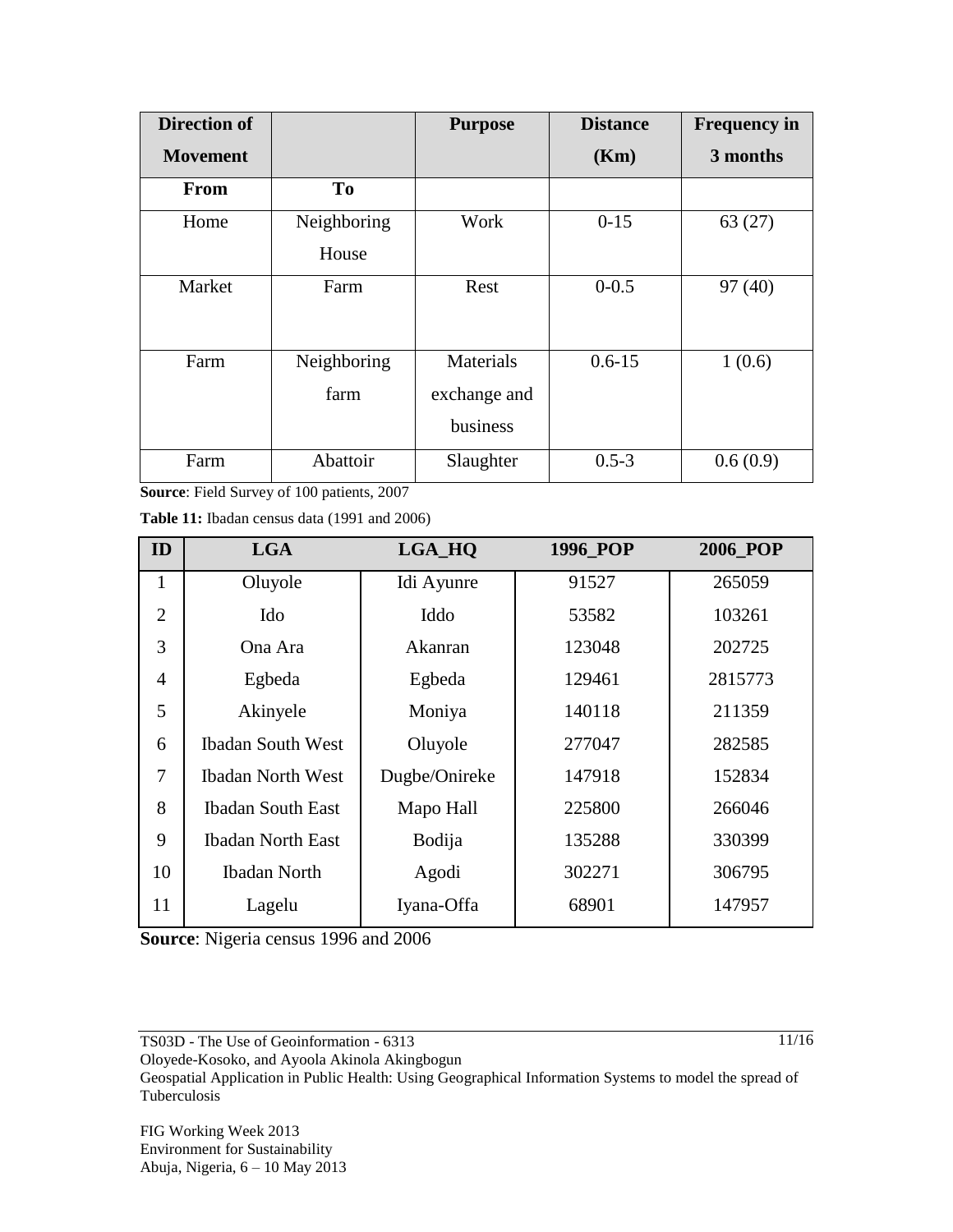

**Figure 7 Population Change from 1991 – 2006(% change)**

| SaTScan - Software for the Spatial and Space-Time Scan Statistics<br>File Session Help<br>22 C:\Ibadan_rabies\SATSCAN\RESULTS.prm<br>Input   Analysis   Output                                                                                                                                                                                                                                                                                                                                                                                                                                  | SaTScan - Software for the<br><b>File Session Help</b><br>$- - - -$<br>Input Analysis   Output                       | <i>Central coordinates</i> |          |           |               |
|-------------------------------------------------------------------------------------------------------------------------------------------------------------------------------------------------------------------------------------------------------------------------------------------------------------------------------------------------------------------------------------------------------------------------------------------------------------------------------------------------------------------------------------------------------------------------------------------------|----------------------------------------------------------------------------------------------------------------------|----------------------------|----------|-----------|---------------|
| Case File:<br>Time Precision:<br>$-2$<br>CNbaden_TB\study area.apr                                                                                                                                                                                                                                                                                                                                                                                                                                                                                                                              | Type of Analysis<br>Retrospective Analyses:                                                                          | <b>Tuberculosis</b>        | Latitude | Longitude | <b>Radius</b> |
| $\begin{array}{ccc}\n\odot & \text{None} \\ \odot & \text{Year} \\ \odot & \text{Month}\n\end{array}$<br>[Bernouli Mode]]<br>Control File:<br>$\mathbb{R}$ $\mathbb{R}$<br>CNbadan_TBNnuman_TB.shp<br>C Day<br>Study Period<br>$\begin{tabular}{ c c c c } \hline & \textbf{Year} & \textbf{Month} & \textbf{Day} \\ \hline \textbf{Start Date} & \textbf{2004} & \textbf{1} & \textbf{1} \\ \hline \end{tabular}$<br>End Date: $\frac{Y \text{e} \text{a}}{2007}$ $\frac{\text{Moneh}}{12}$ $\frac{\text{Day}}{31}$<br>(Poisson Model)<br>Population File:<br>- 5<br>CNbadan_TBNbadan_POP.idex | <sup>(C.</sup> Purely Spatial<br>Purely Temporal<br>Space-Time<br>Prospective Analyses:<br><b>C. Purely Temporal</b> | cluster<br><b>Identity</b> | (N       | (E)       | (Km)          |
| Coordinates File:<br>Condinates:<br>$-2$<br>CNbadan_TB\TB_focus.apr<br>Catesian                                                                                                                                                                                                                                                                                                                                                                                                                                                                                                                 | Space Time                                                                                                           | Primary Cluster            | 7.39     | 3.89      | 15.03         |
| Grid File:<br><b>cotionall</b><br>C Latitude/Longitude<br>$-8a$                                                                                                                                                                                                                                                                                                                                                                                                                                                                                                                                 | Monte Carlo Replicatio                                                                                               | Secondary Cluster          | 7.40     | 3.95      | 1.11          |
| Advanced>>                                                                                                                                                                                                                                                                                                                                                                                                                                                                                                                                                                                      |                                                                                                                      |                            |          |           |               |

**Figure 8 Satscan Software Cluster-Spatial Analysis**

### **3. ANALYSIS OF RESULTS**

A total of 5579 cases were detected over the study period. The mean age for the entire affected population was  $27.76 \pm 8.46$  (SD). 579 (29.58%) was female and 5000 (70.42%) were male. 5400 (78.87%) patients were adult while 179(21.13%) were youth.

In order to reduce the size of the number of Tuberculosis Infection Locations analyzed a subset of the study area was chosen; the 500x500m quadrangle because most of the Tuberculosis Infection Locations for the study occurred in this area (Figure 3 and 4). Retrospective data of TB incidence between 2004 and 2007 from Jericho Chest Clinic, Ibadan were cartographically mapped to show current trends in the spread of the disease

Oloyede-Kosoko, and Ayoola Akinola Akingbogun

Geospatial Application in Public Health: Using Geographical Information Systems to model the spread of Tuberculosis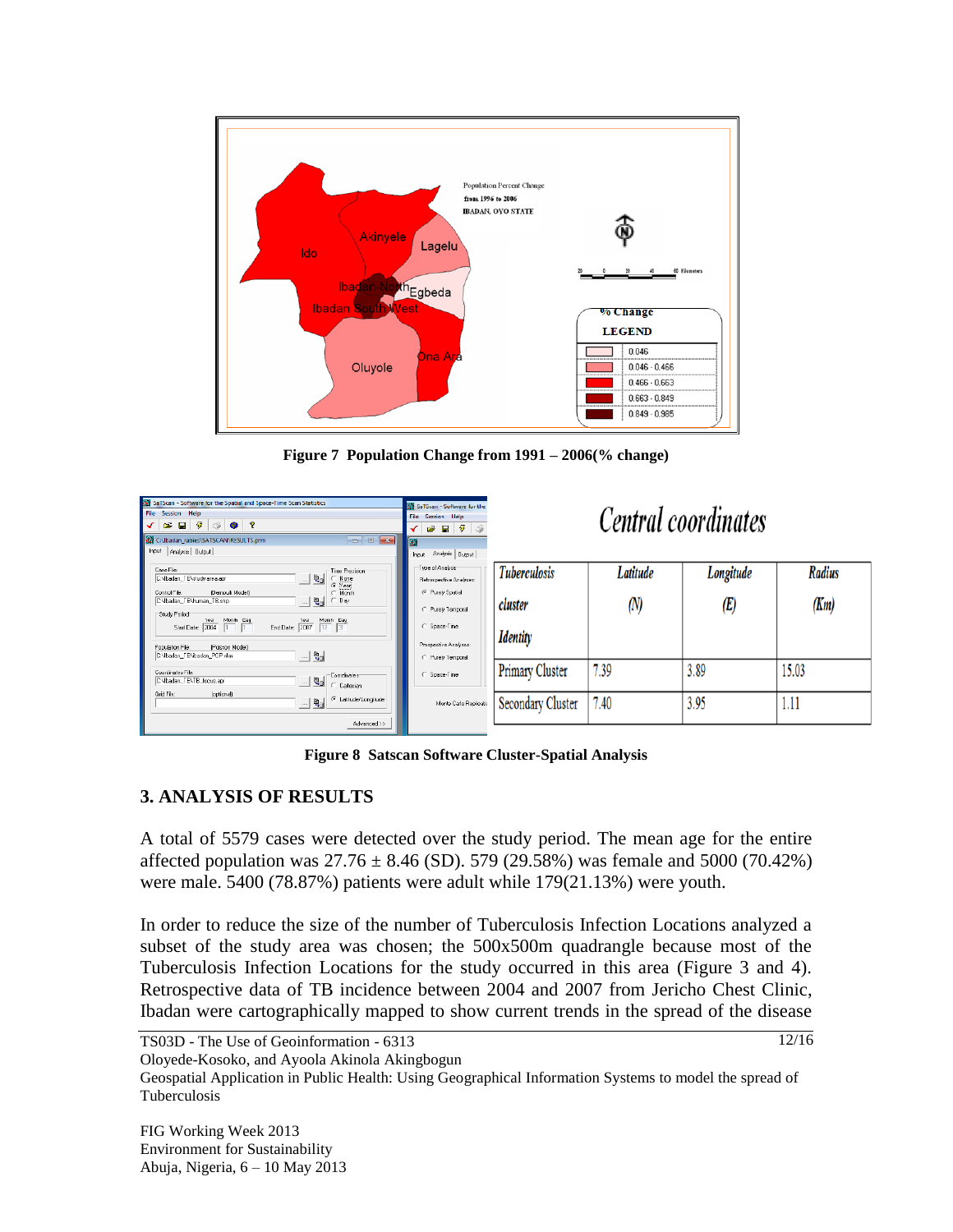and its geographic dispersion among those infected in Ibadan (Table 1 and 2). The degree of clustering of TB locations was assessed using the Average nearest neighbour distance method and yearly pattern differences were completed (Figure 5).

The nearest neighbour distance analysis indicated a clustered pattern of locations (Table 4). Nearest neighbour Index of the interior Local government areas of Ibadan indicated a clustering neighbourhood spatial pattern of housing structure (Table3).

Furthermore, spatial distribution of tuberculosis infection was analyzed into zones (Figure 6).the result of the affected areas were grouped into low (0- 0.9%) medium (0.9%-1.8%) and high (1.8%-2.8%) areas.

The highest proportion of points with clustered TB occurred in the Ibadan North West, South East, South West and North East with the highest incidence. These areas; such as Gege, Orita Merin, Agbeni, Foko, Ogunpa, Idi arere, Popo-Iyemoja, Ayeye, Beere, Opoyeosa, Labiran, Adeoyo and Idiobi were characterized by overcrowding and poor quality housing conditions.

The distance between infected points and non-infected points are as shown in Table 5, 6, 7, 8 and 9. Field Survey of 100 TB patients were carried out to determine the average movement of patients to and from Home, market and farm with commercial centers and residential quarters within the nearest distance (Table 10).

In order to monitor the spread in the city, a population percent change analysis was performed to determine the extent of land cover change over time (Figure 7).

## **3.1 Discussion**

The affected mean age  $(44.7 \pm 17.3 \text{ (SD)})$  recorded in this study further confirms the age group most susceptible to pulmonary tuberculosis infection as asserted by Cadmus (2007). This showed that these groups were those at highest risk from the population studied. The results obtained are in agreement with the global picture in which the greatest incidence and mortality are concentrated in the economically most productive age group of the population (15-59 years) (Kochi, 1991). These age groups may therefore be responsible for further spread of the disease in the five LGAs which are within the inner city- Ibadan North-West, Ibadan North-East, Ibadan South-East, Ibadan North and Ibadan South-West.

It was observed that more males (70.42%) were documented to have TB in the community than females (29.58%). This finding is supported by the work of Uplekar, *et. al*. (2001) in which about 70% more male than female patients globally were said to suffer from Tuberculosis. This is further corroborated by the higher prevalence of TB in males over females in India with ratios varying from 1:3 to 1:5 (Chadha, 2005).

Oloyede-Kosoko, and Ayoola Akinola Akingbogun

Geospatial Application in Public Health: Using Geographical Information Systems to model the spread of Tuberculosis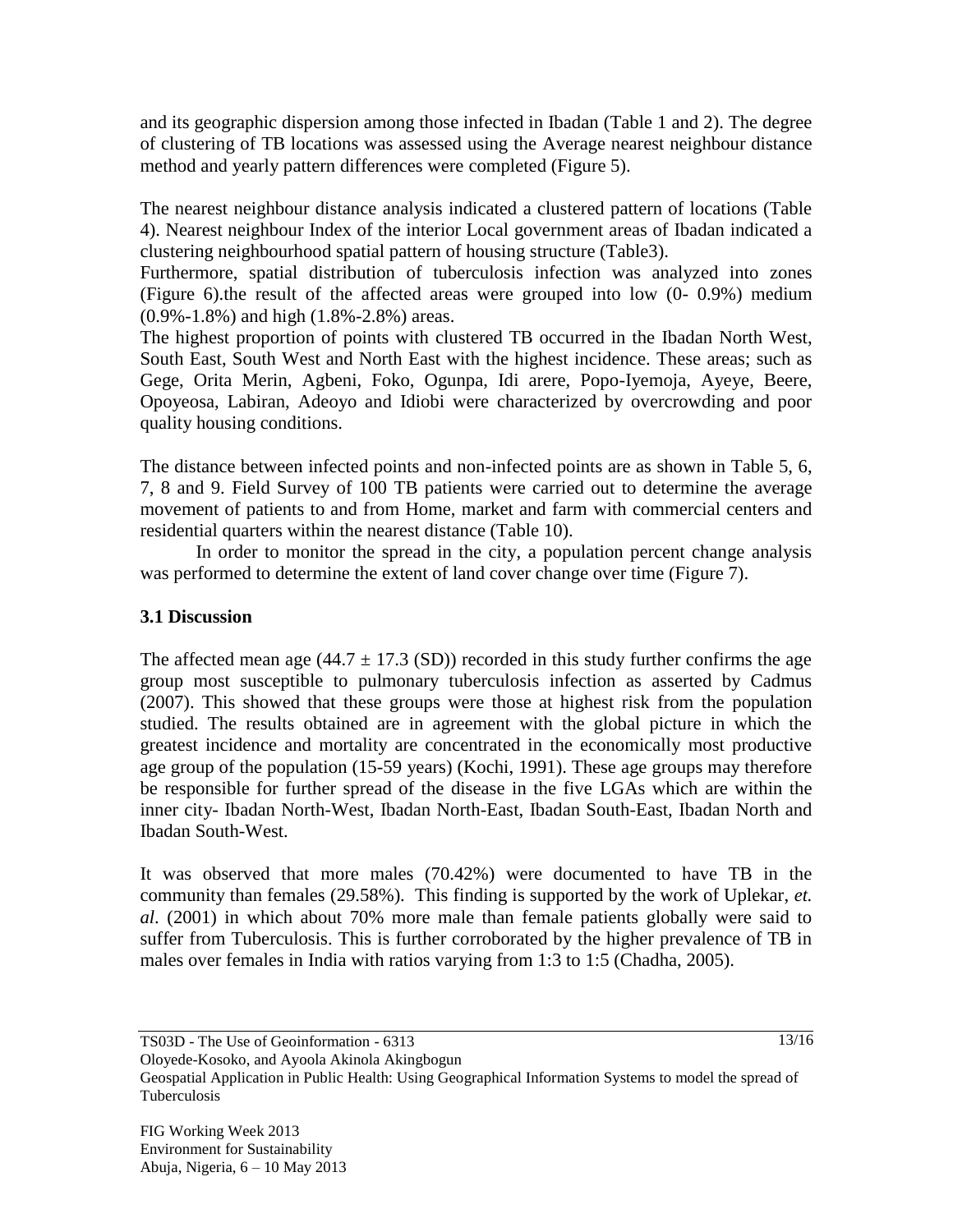Notification rate values are twice as large for males as for females. A possible explanation could be that tuberculosis infection is directly and strongly related to HIV and risk behaviours like, alcohol and drug abuse, homelessness, among others, which are more frequent in the male population (Nunes, 2007).

However, it is known that women in poor countries confront more barriers than men in accessing health care services (Ayele, *et. al*., 2004) hence; the possibility of more cases of TB in women cannot be ruled out. This situation is also true in Nigeria where women are economically and educationally disadvantaged; hence, reduced opportunities to access health care. Therefore, women are less likely to be tested and treated for TB than men. Long *et al*. (1999) however, also believed that women are also less likely to develop TB infection.

This study uncovered geographical links to on-going tuberculosis transmission, enhancing traditional public health surveillance and a clustered pattern of infection was recorded. As such, with Ibadan North West, South East, South West and North East recorded the highest incidence. These areas could benefit from a more detailed evaluation to determine if it represents a real tuberculosis incidence cluster or if the cluster is caused by other factors, for instance, a better notification rate.

More so, a limitation encountered in this study was vague description of some addresses, which were as a result not included in the analysis. However, risk factors such as overcrowding and the fact that most points recorded in this location were ghettos constitute a plausible reason for this observation.

### **3.2 Conclusions and Recommendations**

The case study of five Ibadan local governments which are within the inner city Ibadan North-West, Ibadan North-East, Ibadan South-East, Ibadan North and Ibadan South-West was thus an extremely small coverage of national records. Quantitatively, the model adequately describes the general spatial patterns of affected locations, but does not describe the interactions with environmental variables, or explicitly define terms of neighborhood effects. Thus, the results presented here are a poor predictor of future TB locations and any explanations need more robust statistical analysis to account for environmental conditions and seasonal changes. Because of these issues, a combination of spatial statistical methods should be used and any single should not be relied on.

Ideally, analysis that evaluates spatial clustering of all individuals at one moment in time and all locations for one individual over a time period should be used. In this way, questions of group cohesiveness and individual differences in movement patterns can be examined.

Oloyede-Kosoko, and Ayoola Akinola Akingbogun

Geospatial Application in Public Health: Using Geographical Information Systems to model the spread of Tuberculosis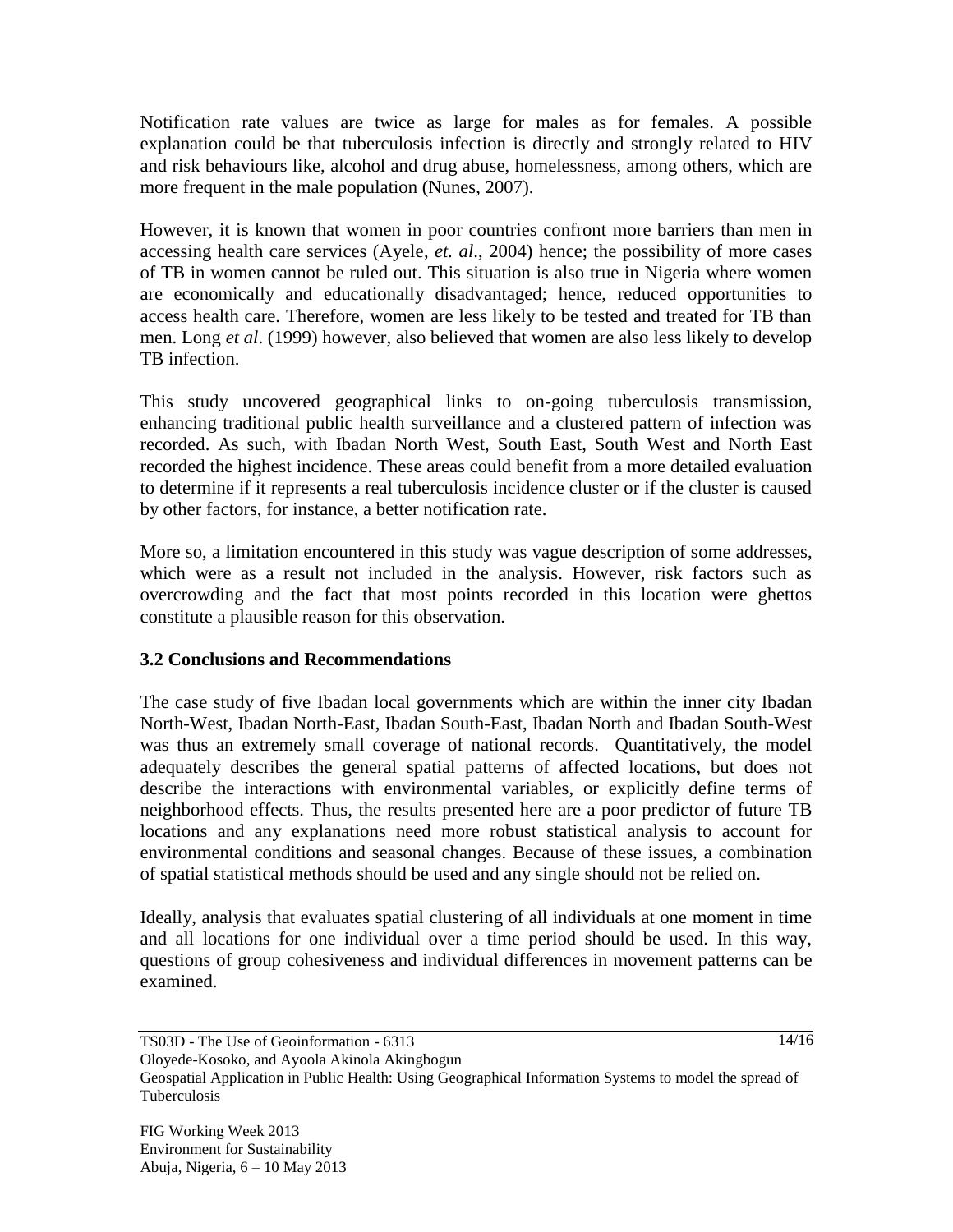Further research should include a spatial weighting factor to account for variations in and the significance of environmental variables. Spatial adjacency of a set of environmental variables, consisting of human activities needs to be included in future analysis. Charges in the spatial pattern of affected locations over time need to be addressed due to human movement. Other spatial patterns and processes can be examined using techniques such as multi-response sequence testing, which can test for differences in distance moved between individual animals and groups of animals.

Due to inaccessibility of up to date survey maps of the area new streets may have been left out However, all the available data have been geo-referenced and the streets in which they fall have been identified. Land use maps are not up to date hence the type of structure presently occupying the area and land use cannot be identified without a reconnaissance survey. The use of GIS has not been fully integrated into the public health sector. Availability of data would go a long way to encourage researchers to fully delve into problems experienced within this sector because data is the bedrock of any analysis done with a GIS.

Our result shows that GIS can be used to classify the spread of tuberculosis; therefore, providing clues for its control measures particularly as it concerns point distribution of the disease in relation to the location and population density. Simultaneous use of GIS analysis and epidemiological surveillance will be an effective method for identifying instances of local transmission. Finally, further studies using GIS techniques will be required.

#### **REFERENCES**

- Ayele, W. Y., Neill, S. D., Zinsstag, J.,Weiss, M. G. and Pavlik, I. (2004), Bovine Tuberculosis: An Old Disease but a new threat to Africa, *The International Journal of Tuberculosis and Lung Disease,* 8, 924-937.
- Beyers, N., Gie, R.P., Zietsman, H.I.(1996) The Use of a Geographical Information System (GIS) to Evaluate the Distribution of Tuberculosis in a High Incidence Community, *South African Medical Journal,* 86, 40–44.

Cadmus, S.I.B. (2007), Molecular Characterization of Human and Bovine Tubercle

- Bacilli in Ibadan, *Ph.D Thesis*.University of Ibadan, Ibadan, Nigeria, Pp 338.
- Chadha, V.K. (2005), Tuberculosis Epidemiology in India: A Review, *International Journal of Tuberculosis and Lung Disease,* 9(10): 1072-1082.
- Enarson, D.A., and Chretien, I. E (1999): Epidemiology of respiratory infectious Diseases, *Curr. Opin. Pulm. Med,* 5:128-35.
- Kochi, A.(1991), The Global Tuberculosis Situation and the New Control Strategy of the World Health Organisation, *Tubercle,* 72, 1-6.

Lolch**,** I., Hernandez, I., Barragen, M. and Trance-Paredes, C. (2003): Infectious disease,

TS03D - The Use of Geoinformation - 6313

Oloyede-Kosoko, and Ayoola Akinola Akingbogun

Geospatial Application in Public Health: Using Geographical Information Systems to model the spread of Tuberculosis